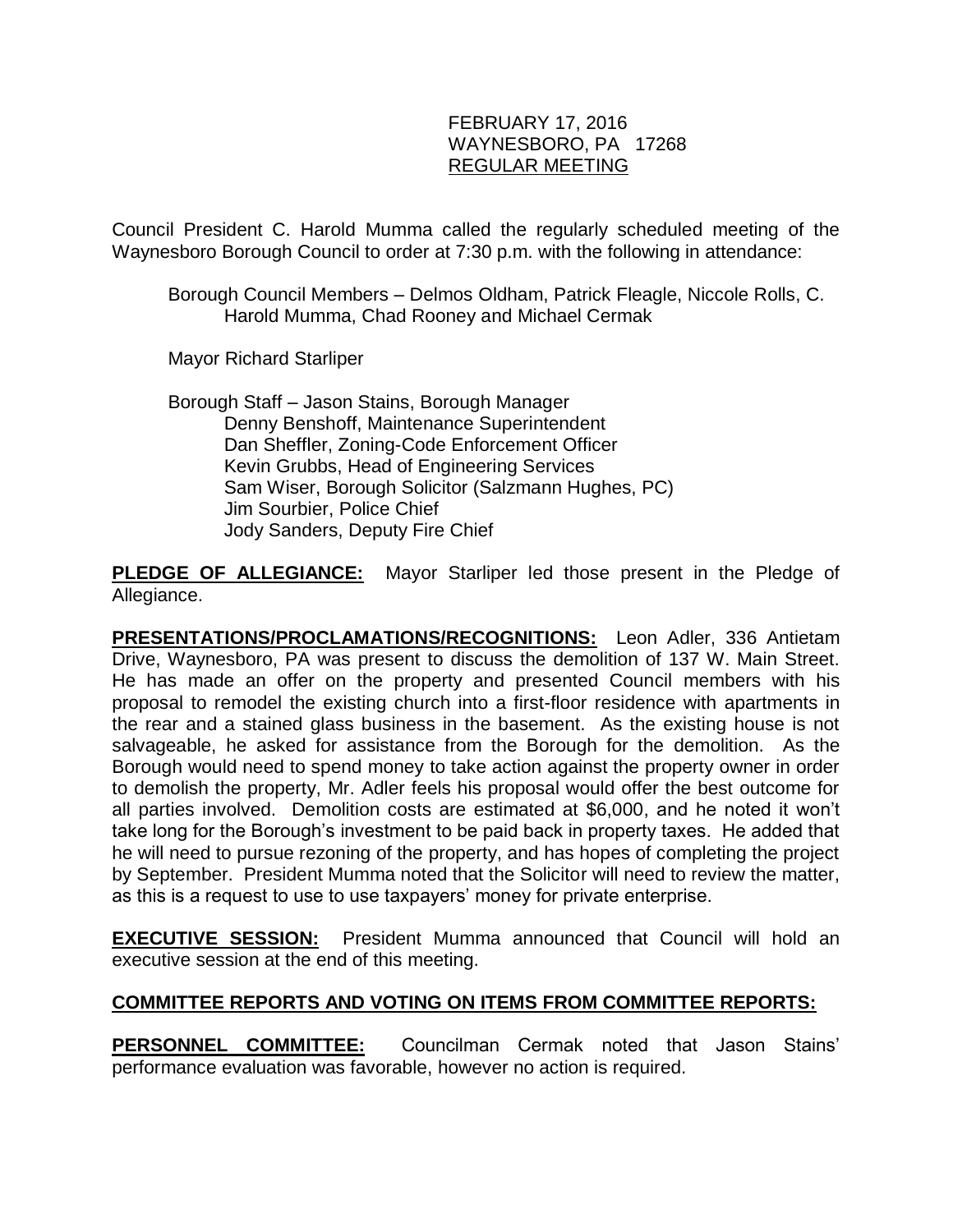Councilman Cermak made a motion to accept Sgt. Michael Bock's letter of retirement, effective 07/31/2016. Councilman Rooney seconded; the motion passed unanimously.

Councilman Cermak made a motion to approve the hiring of Adam Koontz as Driver/Operator-Laborer with the Maintenance Department. Councilman Rooney seconded; the motion passed unanimously.

Councilman Cermak made a motion to reappoint Tom McCloud to the Shade Tree Commission; said term to expire on 03/04/2021. Councilman Fleagle seconded; the motion passed unanimously.

**PROPERTY AND PUBLIC SAFETY COMMITTEE:** Councilman Rooney reminded those present of the Property Committee meeting scheduled for 02/18 at 6:00 p.m. Monthly meetings will then be held on the third Thursday of each month.

**STREET COMMITTEE:** Councilwoman Rolls reported that six (6) of the downtown decorative lights have been retrofitted with LED bulbs at the intersections of Main/Walnut and Main/Franklin Streets. She encouraged community members to look at the lights and provide feedback. The next Street Committee meeting will be held on 02/24 at 9:00 a.m.

#### **INTERGOVERNMENTAL COMMITTEE:** No report.

**DOWNTOWN REVITALIZATION COMMITTEE:** Councilman Fleagle noted that information received from the Franklin County Redevelopment Authority regarding tools for declaring blighted properties will be discussed at the Committee's next meeting scheduled for 03/01 at 10 a.m.

**FINANCE COMMITTEE:** President Mumma noted that Council will receive a January financial statement from Cohick & Associates at the next meeting.

**MAYOR'S REPORT:** The Mayor's Report was as follows –

"On February 11<sup>th</sup>, along with Manager Stains and all members of Council, I met with the Manager and Assistant Manager and members of the Washington Township Board for an informative evening of mutual items.

On February 13<sup>th</sup>, I was invited and attended the FOE's Open House at their new location on N. Church Street. Wish them the very best.

Also on the 13<sup>th</sup>, I had the pleasure to unite in marriage Carlina Weller and Jamie Burcker. We wish the Burckers the very best.

On a side note, I hope that all of you celebrated Valentine's Day with someone special."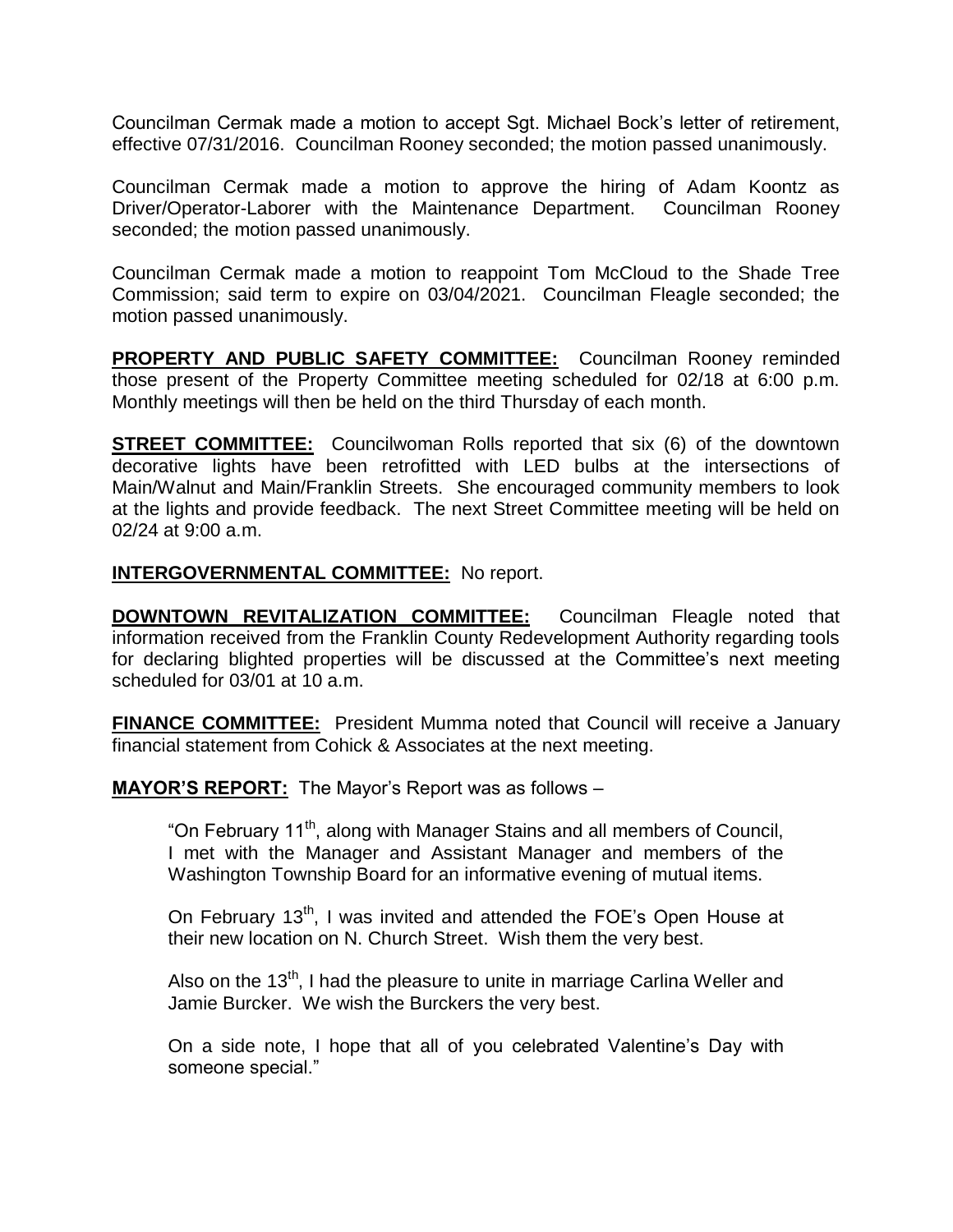## **SOLICITOR'S REPORT:** No report.

**PUBLIC COMMENTS – AGENDA ITEMS:** Visitors desiring to comment on a particular agenda item will be recognized by the President to speak when the topic is being discussed.

## **PUBLIC COMMENTS – NON-AGENDA ITEMS:**

Lynn Graham, 10355 Rinehart Drive – Mr. Graham complained about the public schools and the Virginia Avenue Fire Hall not lowering their flags to half-staff in honor of the death of Supreme Court Justice Antonin Scalia, and he asked what Council was going to do about it. Solicitor Wiser explained that Borough Council has no statutory authority over the School District or the Volunteer Fire Company. The fire station mentioned is owned and operated/maintained by the Volunteer Fire Company. The School District has its own board that governs its affairs. Mr. Graham was encouraged to address his concerns to the School Board.

**CONSENT AGENDA:** President Mumma requested that items on the Consent Agenda be addressed separately.

Award of Contracts:

- (1) Random Curb and Sidewalk no bids received (will be re-bid)
- (2) Stone award to Valley Quarries Oldham/Rooney motion passed unanimously
- (3) Sodium Hypochlorite award to Main Pool & Chemical Co., Inc. Cermak/Oldham motion passed unanimously
- (4) Paving Materials
	- a. Superpave Wearing Course and Base Course (Asphalt Mix including RAP) – award to Craig Paving, Inc. - Fleagle/Oldham motion passed unanimously
	- b. Cold Patch award to Valley Quarries, Inc. Fleagle/Oldham motion passed unanimously
- (5) Ductile Iron Pipe award to L/B Water Service, Inc. Cermak/Fleagle motion passed unanimously
- (6) Propane award to AC&T Co., Inc. Fleagle/Oldham motion passed unanimously

Accept Reports of the Code Enforcement Officer, Police Chief and Fire Chief for the month of January, 2016: Fleagle/Rolls motion passed unanimously.

### **UNFINISHED BUSINESS**

**GMS FUNDING SOLUTIONS:** Mr. Stains noted that Amy Kaufman of GMS Funding Solutions had presented a proposal for grant writing services several meetings ago, and he was tasked with determining how to fund their services. He reported they (GMS) have since provided an updated proposal: 03/01/2016 to 10/01/2016 - \$3,375/month,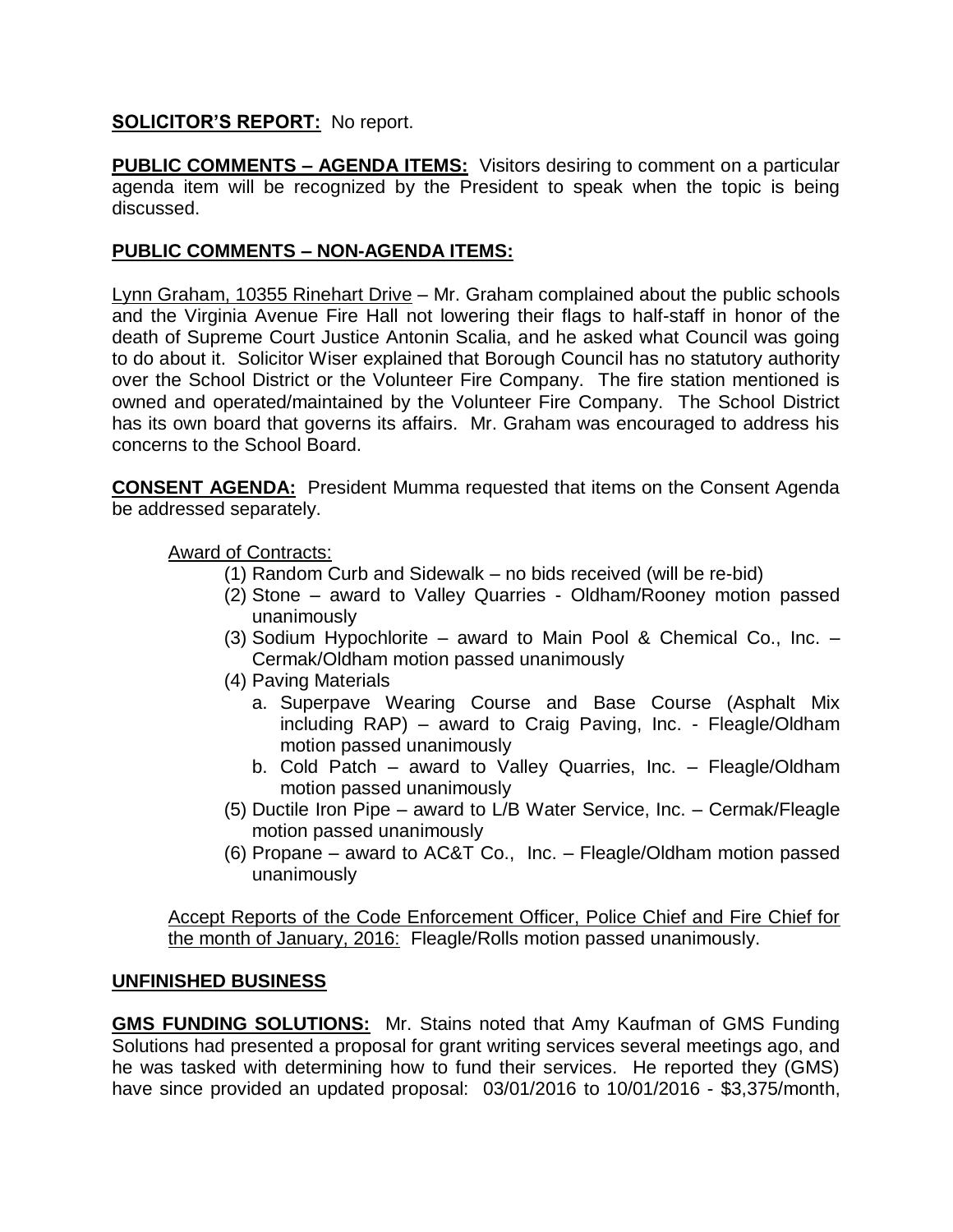11/01/2016 to 12/31/2016 – no charge, and 01/01/2017 – 12/31/2017 - \$4,000/month. Mr. Stains recommended utilizing savings from the lower cost of workmen's compensation insurance and money received for an unexpected land use permit to fund GMS's services for 2016; and their proposal for 2017 could be discussed during 2017 budget deliberations. Councilman Cermak made a motion to contract with GMS Funding Solutions in accordance with the Borough Manager's recommendation. Councilwoman Rolls seconded.

Amy Kaufman noted that she has met with DCNR to discuss several possible activities for Waynesboro, and will provide a memo for Council's review to see if any of their current initiatives will align with these grant opportunities.

Councilman Oldman brought up the recent snow removal costs (which amounted to approximately \$50,000) and Mr. Stains commented that Liquid Fuels funding is expected to be greater this year than in years past. Councilman Fleagle also noted that the Borough Manager has submitted information on snow removal costs (approximately \$26,000) to Franklin County for possible remuneration from PEMA.

A vote was then called and the motion passed unanimously.

**CONSIDER ORDINANCE AMENDMENT RE: RESIDENCY OF FIRE DEPARTMENT CHIEF OFFICERS:** Mr. Stains noted that this matter was discussed at the January 4<sup>th</sup> reorganization meeting. The proposed ordinance amendment modifying residency requirements for the Fire Department's chief officers to within 15 air miles of Waynesboro's Center Square (which is the same as requirements for the Police Department) has been advertised for Council's consideration at this meeting. Councilman Cermak made a motion to approve the proposed ordinance, as advertised. Councilman Fleagle seconded; the motion passed unanimously.

### ORDINANCE NO.

AN ORDINANCE AMENDING ORDINANCE NO. 1117 OF THE BOROUGH OF WAYNESBORO, FRANKLIN COUNTY, PENNSYLVANIA WHICH CREATED A FIRE DEPARTMENT IN THE BOROUGH OF WAYNESBORO AND ESTABLISHED RULES AND REGULATIONS FOR SAID FIRE DEPARTMENT.

Complete copy on file at Borough Hall.

### **NEW BUSINESS**

**FRANKLIN COUNTY PUBLIC SAFETY TRAINING CENTER 2016 PER CAPITA REQUEST:** Mr. Stains presented a request from the Franklin County Public Safety Training Center for the Borough's 2016 per capita donation of \$1,585.20, noting that Council approved the per capita donation last year. Police Chief Sourbier, who sits on the Training Center's Board, spoke of its benefits. Councilman Rooney made a motion to approve the 2016 per capita request of \$1,585.20. Councilwoman Rolls seconded;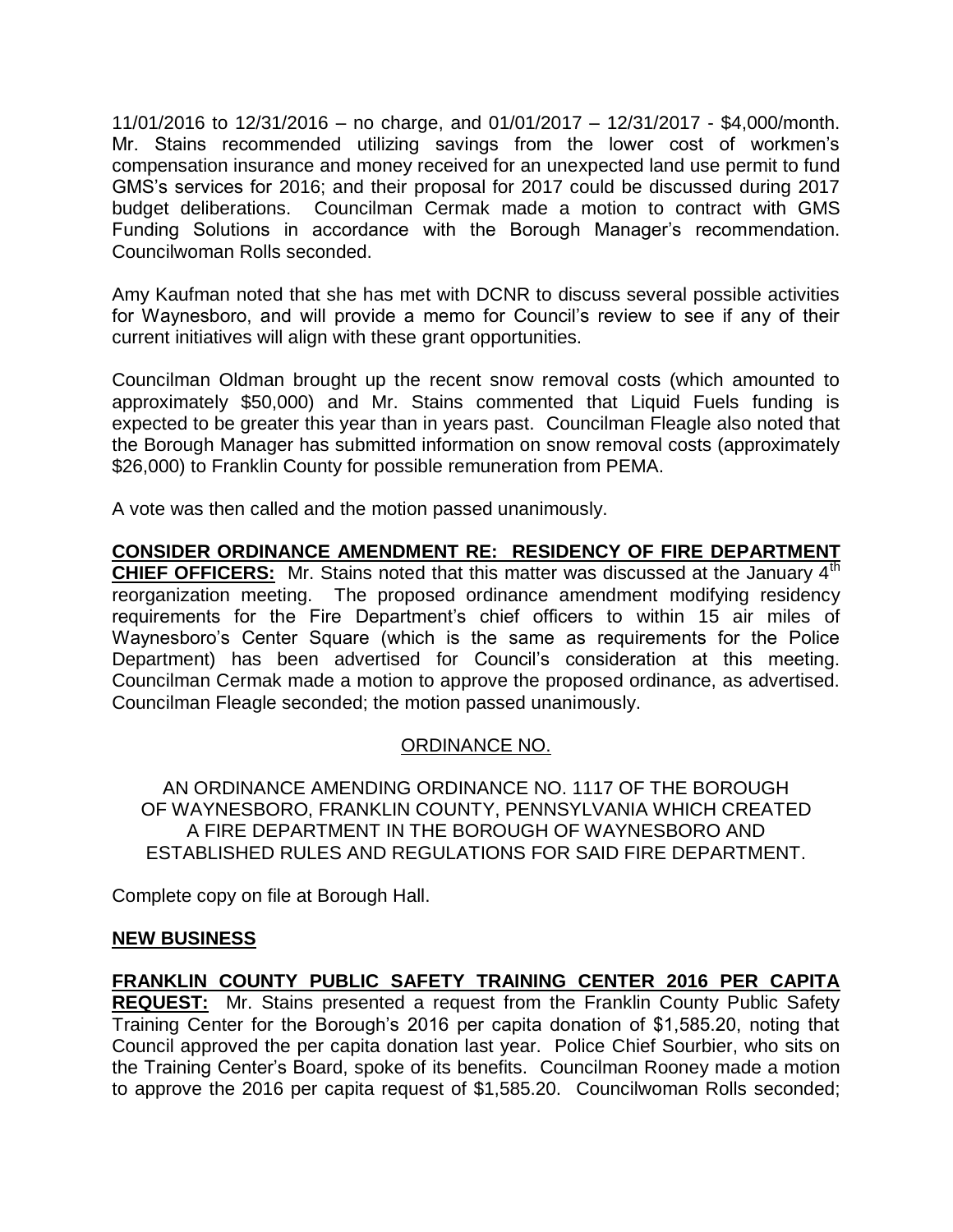the motion passed unanimously. Councilman Fleagle recommended that this annual request be included in the 2017 budget.

**REQUEST FROM ST. ANDREW SCHOOL TO HOLD "RACE FOR EDUCATION" AT MEMORIAL PARK ON APRIL 29, 2016:** Mr. Stains presented a request from St. Andrew School for their annual "Race for Education" event to be held on 04/29 from 9:30 a.m. to 1:00 p.m. at Memorial Park. He added there have been no issues with this event in the past. Councilman Oldham made a motion to approve the request. Councilman Rooney seconded; the motion passed unanimously.

**REQUEST TO RELEASE LETTER OF CREDIT AND ESCROW (HOMETOWNE HOMES, LLC):** Kevin Grubbs presented a request from Hometowne Homes for release of their Letter of Credit in the amount of \$43,835.00 (for financial surety of the South End Villas Phase 1 Land Development along Old Mill Road). He noted that they have completed all required improvements in accordance with the developer's agreement and Land Development Plan submitted. If approved, their escrow fees of \$3,000 (less recording and legal fees) would be returned. Councilman Cermak made a motion to approve the request. Councilman Oldham seconded; the motion passed unanimously.

**REQUEST TO WAIVE FINANCIAL SURETY (WAYNESBORO AREA SCHOOL DISTRICT):** Mr. Grubbs presented a request from the Waynesboro Area School District for a waiver of financial surety regarding the Stormwater Management Operations & Maintenance Agreement for the Middle School Project. The amount of financial surety required is \$7,150, which represents 110% of the estimated cost of \$6,500 based on a 10-year period. He added that the only time Council has approved such a waiver in the past was for a very small area … and this is a large infiltration area. Solicitor Wiser noted that there is nothing in the ordinance addressing waivers; and he cautioned Council that this could set a precedent for other such waiver requests in the future. There was no motion regarding this matter.

**AUTHORIZE CREATION AND ADVERTISEMENT OF RFP FOR CONSTABLE SERVICES:** Mr. Stains noted that Council created a separate line item for Constable Services under the Police Department's budget last year, which contains \$2,000. Constable services are used to provide assistance to the Police Department for transporting prisoners when staffing is low.

Solicitor Wiser noted that this was discussed when they were preparing the RFP for towing services, and he recommended that an RFP for constable services also be prepared to formalize procedures on who to call and what will be charged for these services. He added that response time will be included; and if the Police Department is unable to obtain the first proposer, they will then contact the next lowest proposer on the list. Chief Sourbier agreed.

Councilman Rooney made a motion to authorize the creation and advertisement of an RFP for constable services. Councilwoman Rolls seconded; the motion passed 5-0 (Councilman Cermak abstained).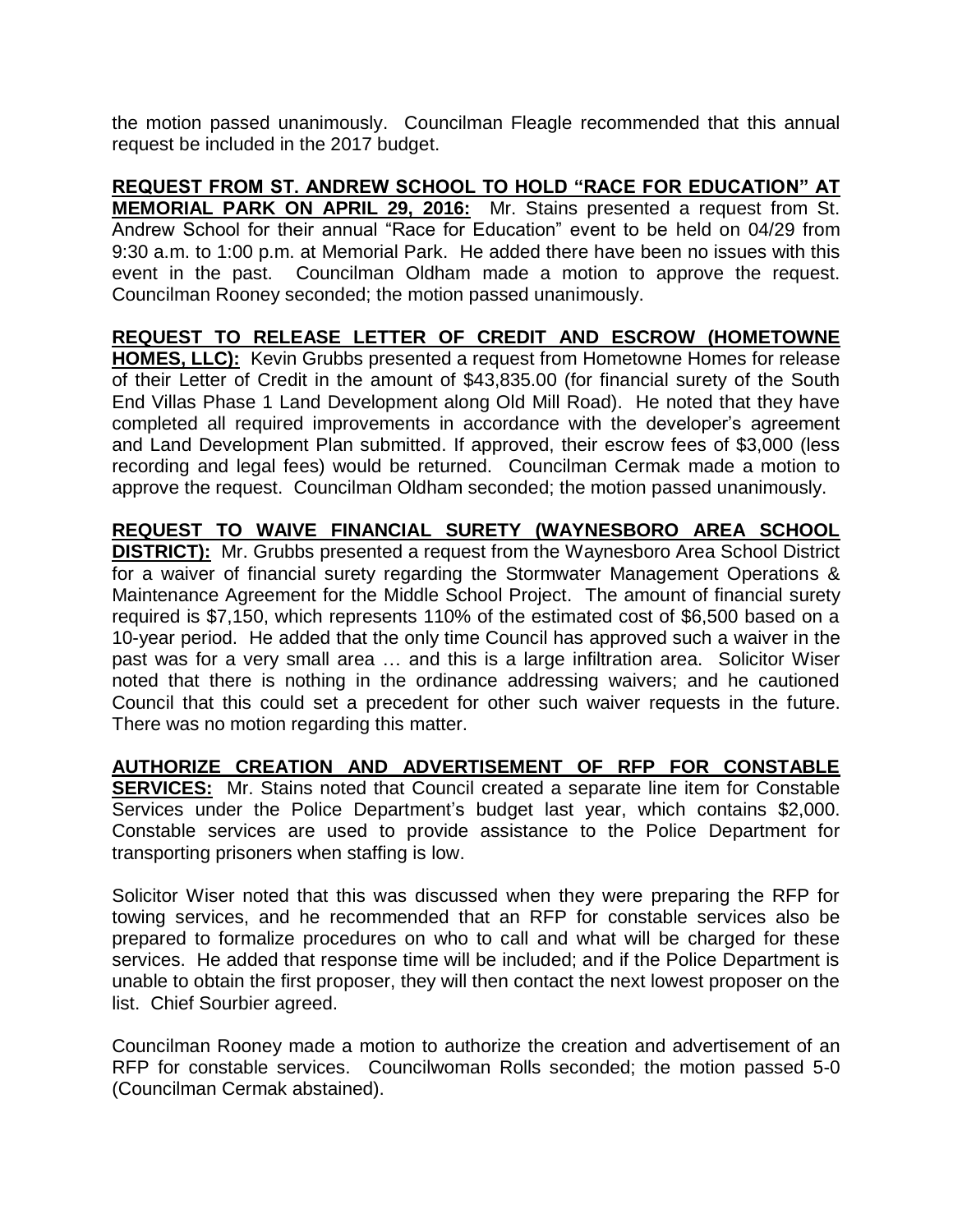# **FOR INFORMATION ONLY**

**FRANKLIN COUNTY AREA DEVELOPMENT CORPORATION'S ANNUAL STATE OF THE ECONOMY BREAKFAST (MARCH 3, 2016, CLARION HOTEL IN CHAMBERSBURG):** Council members were invited to attend the FCADC's annual breakfast meeting on 03/03 at 7:30 a.m. at the Clarion Hotel in Chambersburg. RSVP's are due by 02/26.

**FRANLIN COUNTY CONSERVATION DISTRICT'S 10TH ANNUAL GOLF TOURNAMENT (JUNE 3, 2016, WHITETAIL GOLF RESORT):** Council members also received an invitation to the Conservation District's annual golf tournament to be held on 06/03 at Whitetail Golf Resort in Mercersburg, PA.

**UPDATE ON TREE TRIMMING RFP:** Mr. Stains advised that the RFP for tree trimming services is almost completed. He anticipates presenting it to Council for review by the first meeting in March.

**UPDATE ON BOARD OF HEALTH COMMITTEE:** Mr. Stains noted that a meeting will be scheduled with individuals interested in serving on the Board of Health Committee in the early part of March.

**UPDATE ON MID-BLOCK TRAFFIC STUDY (CROSSWALK AT MULBERRY STREET):** Mr. Stains reported that discussions have been held with Grove Miller Engineering of Harrisburg regarding the traffic study for the mid-block crosswalk at Mulberry Street.

**MEETING WITH SCHOOL DISTRICT OFFICIALS:** Mr. Stains reported that several representatives from the School Board have expressed interest in meeting with a committee of Council in order to open the lines of communication between the entities. President Mumma asked for volunteers; and he appointed Councilmen Cermak, Rooney and Oldham (plus Manager Stains) to meet with them in the near future.

### **PRESS QUESTIONS:**

Dustin Haluska (Record Herald)

- Question: I would like to provide information to the public regarding the LED lights. How long will they be at those intersections?
- Response: Councilwoman Rolls noted they will be there until the Borough requests they be removed … but at least one (1) month. She asked for comments from the public by 03/15 (her email is [councilpersonrolls@outlook.com\)](mailto:councilpersonrolls@outlook.com).
- Question: How many will be at each intersection?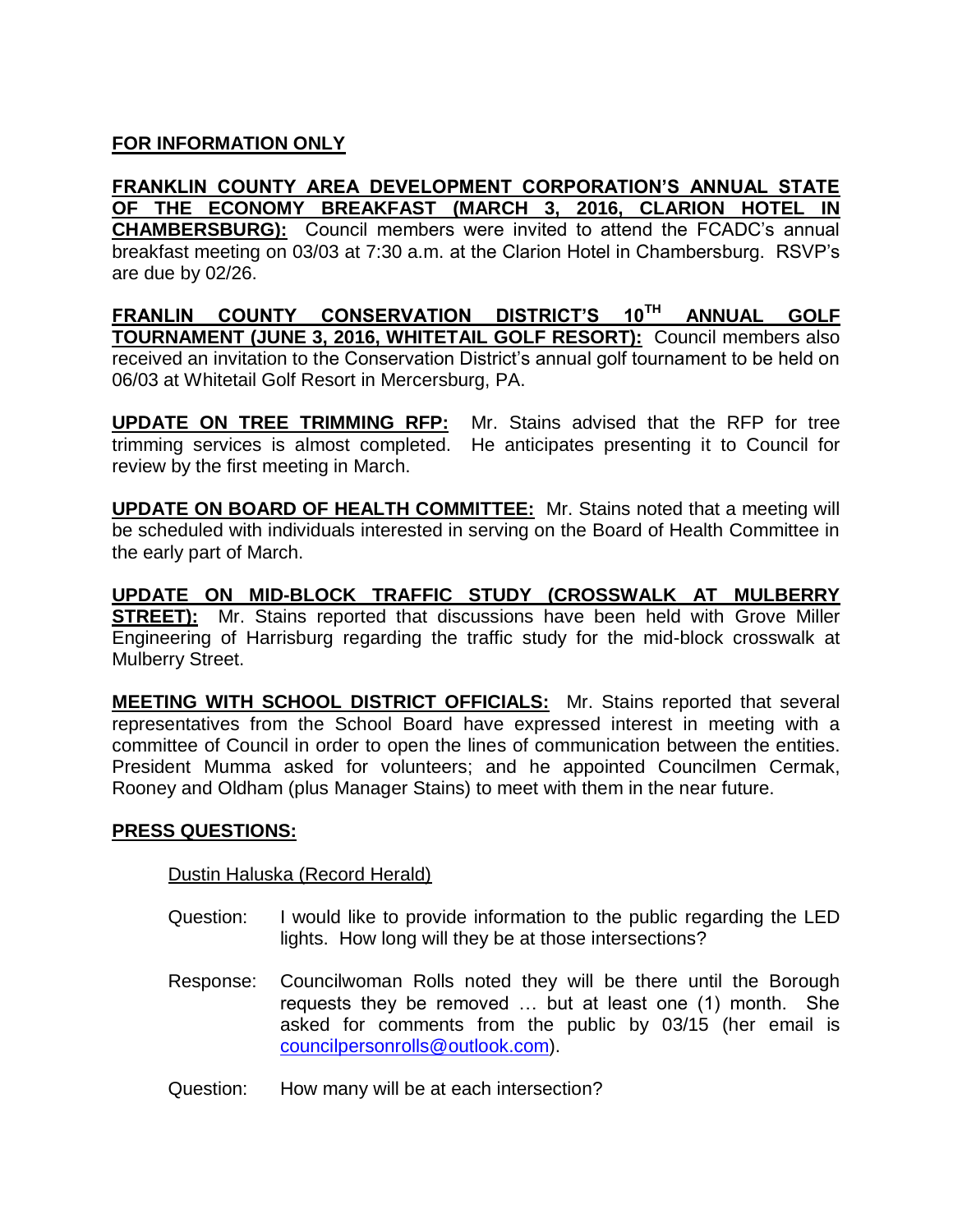- Response: Councilwoman Rolls noted there will be three (3) at Walnut/Main Streets and three (3) at Franklin/Main Streets.
- Question: Have you seen a difference from what has been there?
- Response: Councilwoman Rolls noted that she (personally) doesn't see a difference; and stated, compared to other LED lights, she was disappointed. She added that they are also looking into various lumens, styles and options. This will be discussed further at the next Street Committee meeting.

**COUNCIL AND STAFF COMMENTS:** Councilman Rooney provided information to Council members regarding PSAB's Junior Council Person Program, which he discussed briefly at the last meeting. He noted that interested youth should reside within the Waynesboro School District; there will be an application/interview process; two (2) individuals will be selected as actual and alternate members; selected youth will be asked to pledge for a one-year term (from August to June); they will be invited to attend Council meetings, committee meetings, other public meetings, and training opportunities as well; they will sit with or close-by Council members; and will actively participate in meetings to provide opinions/input, but will not be permitted to vote or attend executive sessions. Mr. Rooney asked for open mindedness from Council members when working with and considering opinions voiced by the youth members. Councilman Rooney then made a motion for Council to accept the concept of a Junior Council Person Program, and authorize he and the Borough Manager to prepare a draft resolution for Council's consideration at their next meeting. Councilman Cermak seconded; the motion passed unanimously.

Councilman Cermak commented positively on the proposed Junior Council Person Program and upcoming conversations with the School District. He thanked the public for their attendance at the meeting.

Dan Sheffler suggested that students being considered for the Junior Council Person Program include those who are homeschooled also. Councilman Rooney agreed, and noted they will include "residents of the Waynesboro Area School District".

Kevin Grubbs asked for clarification from Council regarding their approval of accent lighting at PENNDOT's Memorial Bridge project. Councilman Cermak stated that Council had approved decorative lighting on the abutments – and conduit will be installed for the capability of future lighting (when it has been decided who will pay for the lights). Secondly, Mr. Grubbs noted there is an existing street light (with one overhead cobra light) on the east side of the bridge in front of the car lot. PENNDOT is requiring that West Penn Power move that light 40' north into the parking lot, because they want it out of the roadway; but with the extension of the 16' arm, the light would be over the westbound lane of traffic. As the Borough will be paying for the light, President Mumma suggested that the Street Committee review the situation and report back. Mr.